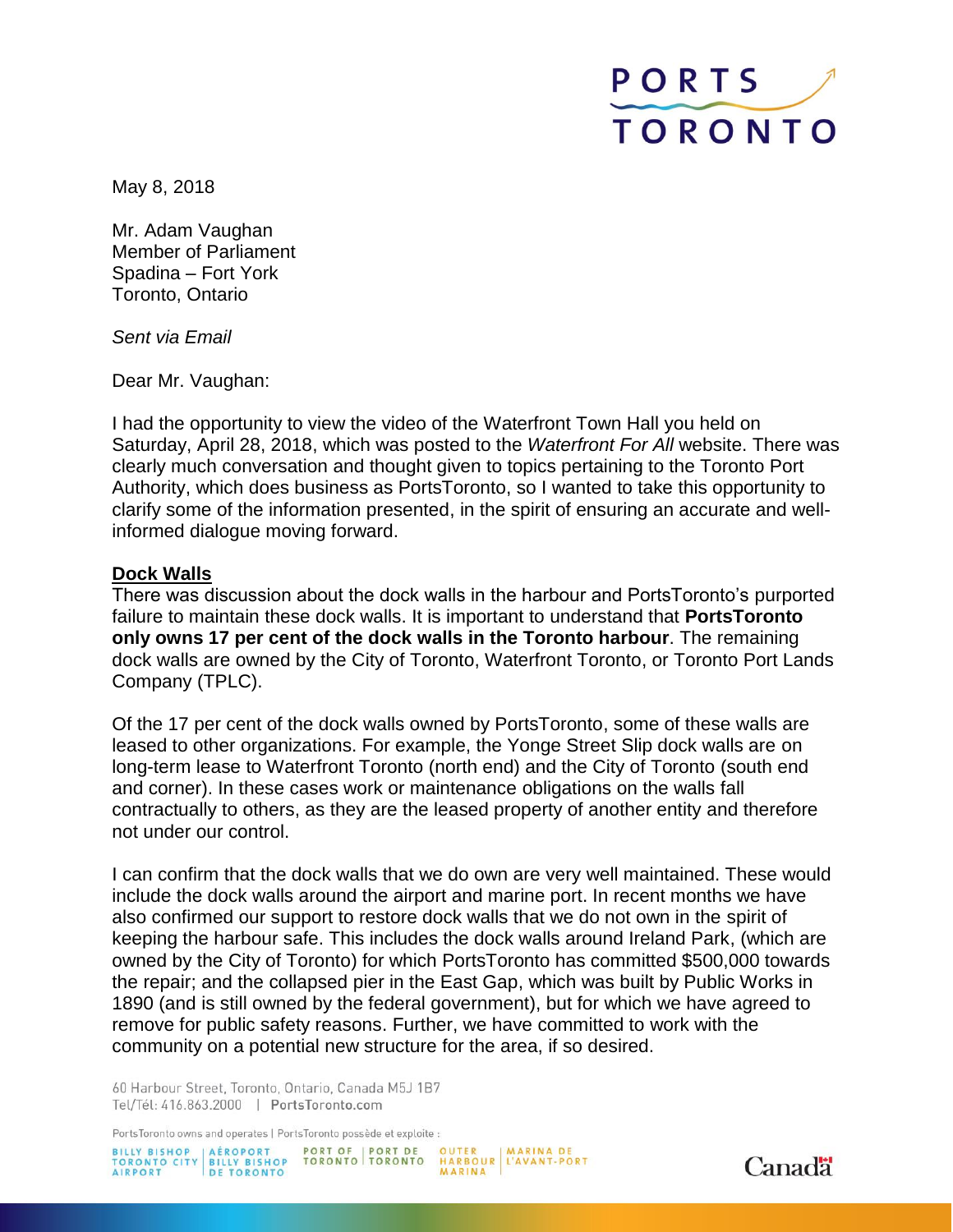

I have included a map that outlines dock wall ownership for use in future conversations on the matter.



# **Board Governance**

The topic of governance pertaining to PortsToronto's Board of Directors was another topic of the meeting which I found quite interesting. PortsToronto welcomes the review underway by Transport Canada of all Canadian Port Authorities, as PortsToronto has already demonstrated its leadership position in many areas under review, including the issue of governance.

For example, PortsToronto has implemented many best practices from both public and private industry in recent years, which include designing a new User Group Director Nomination process that harmonizes the nomination framework established in its Letters Patent with the federal government's open, transparent and merit-based process for public appointments. This User Group Director Nomination process was endorsed by Transport Canada in 2016 and has been referred to as a best practice for other Canadian Port Authorities. In 2016, PortsToronto also revised its Corporate Governance Manual, consisting of its Board Mandate and Committee Charters, to reflect best practices from other industry leaders. This manual (and other documents) pertaining to the board and governance – including CEO and Board expenses and executive correspondence – are available on the PortsToronto website.

With regard to new appointees and requirements of those appointees, Section 15 of the Canada Marine Act sets out the requirements which include:

- *The directors of a port authority appointed under any of paragraphs 14(1)(a) to (c) shall have generally acknowledged and accepted stature within the transportation industry or the business community.*
- *The directors of a port authority appointed under paragraph 14(1)(d) shall have generally acknowledged and accepted stature within the transportation industry or the business community and relevant knowledge and extensive experience related to the management of a business, to the operation of a port or to maritime trade.*

It is our understanding that many of the applicants currently seeking appointment to our Board have fulfilled these requirements and we sincerely hope that the federal government will not be putting off making appointments, as your remarks suggested,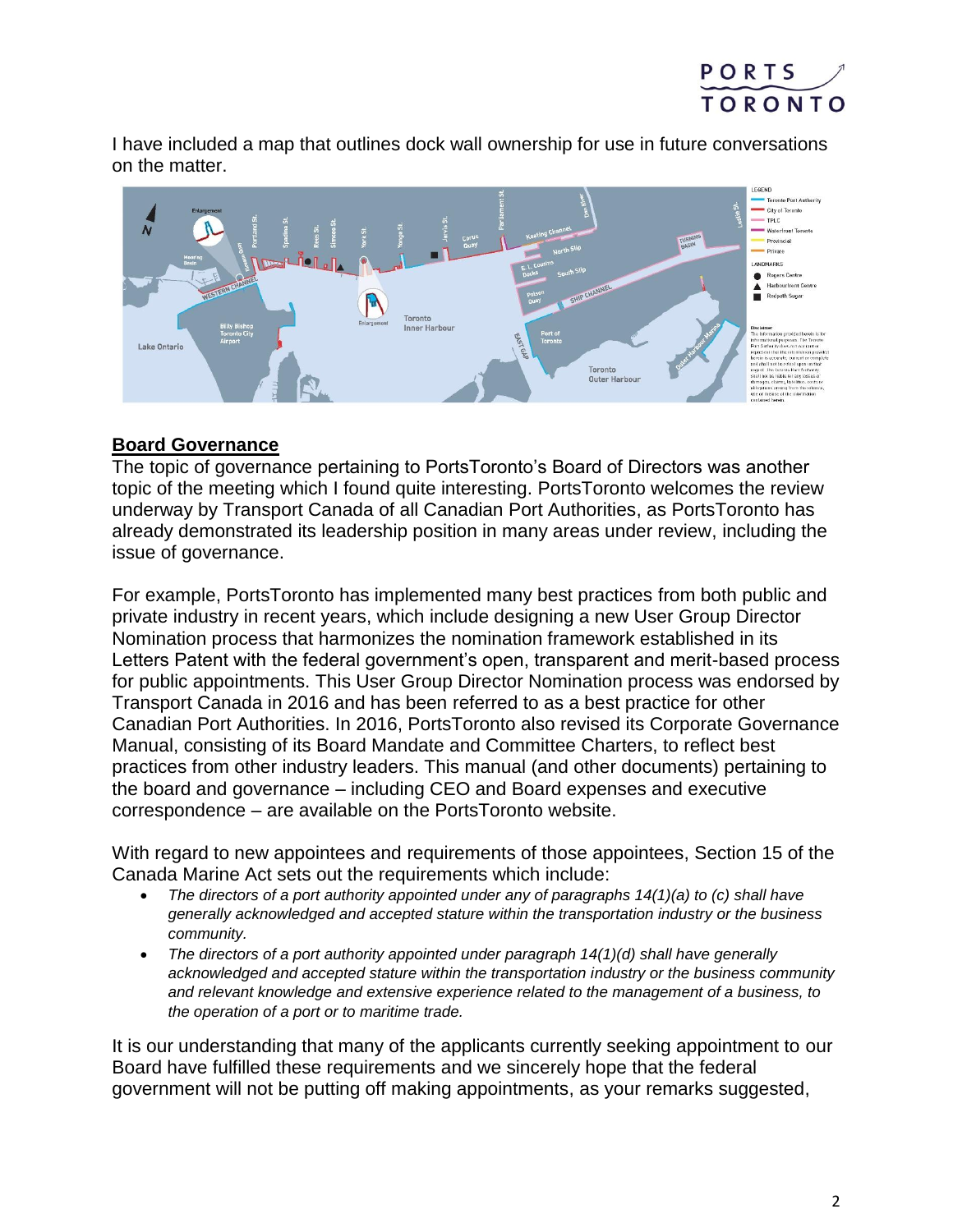

but rather makes appointments to our Board as soon as is possible to ensure that we can maintain our high level of governance performance.

## **Port of Toronto**

There was some discussion at the meeting on the marine Port of Toronto. Although by no means the biggest port in Canada, the Port of Toronto serves the largest city and economy in Canada and plays an important role in Toronto's prosperity. In 2017 the Port of Toronto had its strongest year in more than a decade moving approximately 2.2 million metric tonnes of bulk cargo, and welcoming more than 5,500 passengers through its passenger cruise ship facility which contributed to one of the best years yet for Toronto tourism.

Within the 900+ acres of the Toronto Portlands area, there are several private port user operations within the approximately 170 acres dedicated to maritime port usage. We in fact operate our marine and passenger terminal operations on **52 acres only** at the southern end of Cherry Street at Unwin Avenue – as such **our owned lands comprise approximately one-third of the area dedicated to port uses for the city**.

It is important to remember that marine bulk cargo transport is comparatively the most environmentally sustainable mode of transport, and the 2.2 million metric tonnes that came in through the port this past year took 54,000 trucks off our already congested roads. By operating the Port of Toronto and promoting shipping as a more efficient alternative to delivering goods to Toronto, through programs like Highway H20, PortsToronto is working to minimize the road traffic and related emissions that result from transporting goods by truck. By ensuring the port continues to effectively serve Toronto's strategic interests, we are meeting the City's own stated objectives for the port, as articulated quite specifically in the City of Toronto's 2014 Official Plan document.

### **Treatment of De-Icing Material**

Specific to questions asked about de-icing fluid at the airport, please note that Billy Bishop Airport carefully manages the use, collection and disposal of de-icing and antiicing chemicals as governed by a Sanitary Discharge Agreement with the City of Toronto, dated December 20, 2013, as well as federal regulations including but not limited to The Canadian Environmental Protection Act, the Canadian Water Quality Guidelines, the Guidelines for Effluent Quality from Federal Establishments and the Fisheries Act.

Application of de-icing and anti-icing chemicals to aircraft is performed only in approved areas of the airport, designed so that overland drainage flows into designated catch basins and underground sewers. Snow clearing from the designated aircraft de-icing area, which may contain de-icing fluid, is directed to an adjacent airfield location that is drained and directed to the sanitary sewer utilizing metered pumps in accordance with the Sanitary Discharge Agreement. This process is further monitored and audited by the City of Toronto. The glycol recovery system is reviewed on a regular basis in order to